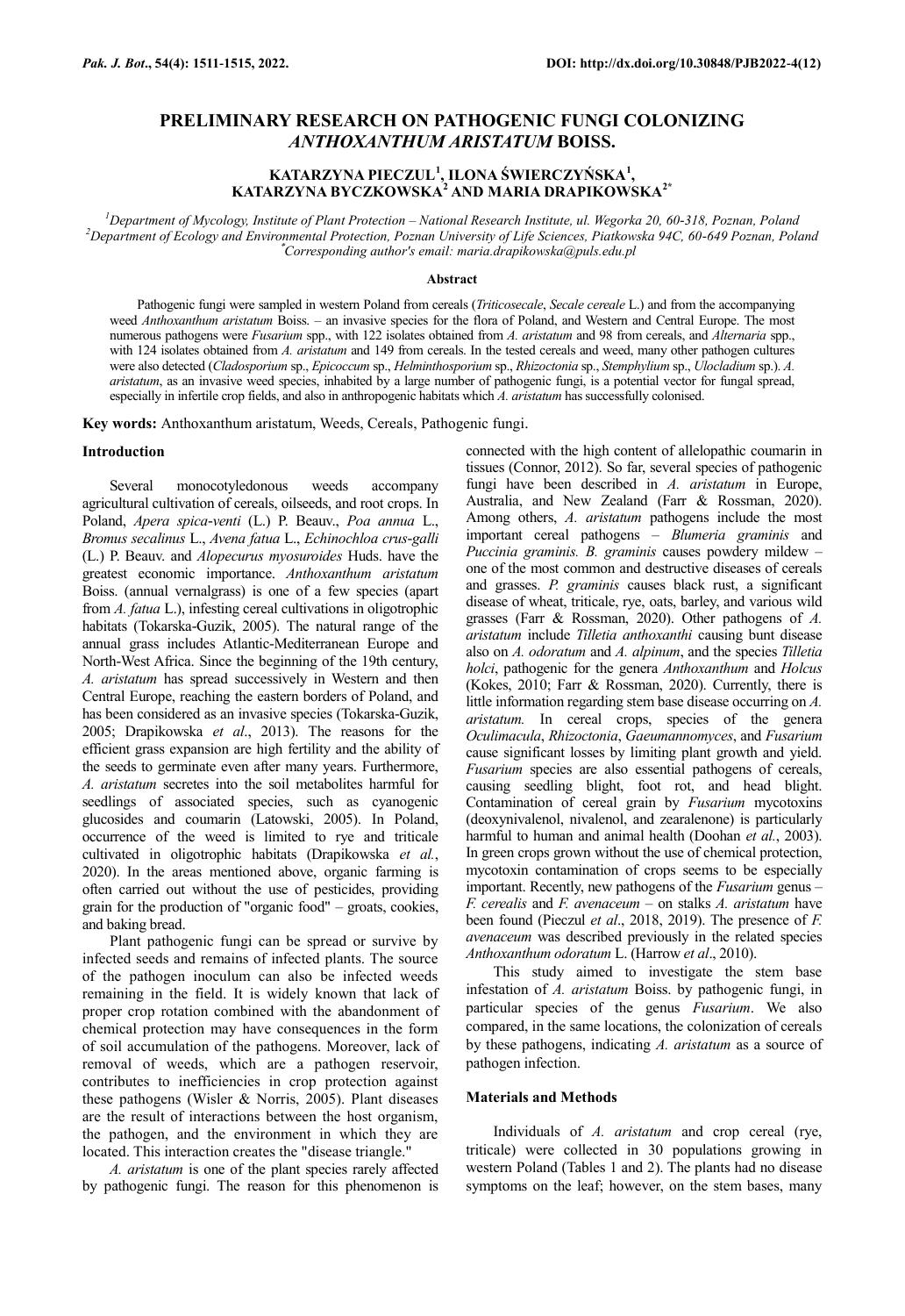disease symptoms were noted and selected for detailed mycological analysis. Isolation of fungal cultures was done immediately after collecting the plant material. From each location, 20 randomly selected *A. aristatum* stems and 20 fragments of the stalk of the cereal stem in which weed occurred were collected for examination. Small pieces of stalks (3-5 mm) were sterilized for 40 s in a solution containing: <5% sodium carbonate, <1% sodium hydroxide, <5% sodium hypochlorite (ACE, Procter and Gamble bleach), rinsed twice in sterile distilled water, then they were dried and put on PDA (Potato Dextrose Agar) medium. Fungal colonies were transplanted into a new PDA medium. **Fusarium** spp. cultures to provoke sporulation were additionally allocated to selective nutrient agar (SNA) (Nelson *et al*., 1983). The culture was carried out at 21°C. After seven days of incubation, individual cultures were subjected to mycological analysis. The morphological identification of fungi of the genus *Fusarium* was confirmed based on TEF (translation elongation factor) and ITS (internal transcribed spacer) sequence analysis, selected isolates representing the identified species with data contained in the GenBank database (https://www.ncbi.nlm.nih.gov).

### **Results**

Over 700 fungal cultures were obtained in the studies. Three hundred forty-three isolates from *A. aristatum* and 314 from cereals have been assigned to the species or genus level. The most numerous genera were *Fusarium* spp. (122 isolates obtained from *A. aristatum* and 98 from cereals) and *Alternaria* spp. (124 isolates obtained from *A. aristatum* and 149 from cereals). Strains of the genera *Alternaria* and *Fusarium* were also the most common, occurring in most of the studied locations. Additionally, on the examined plant material, many other cultures were obtained: *Cladosporium*  sp., *Epicoccum* sp., *Helminthosporium* sp., *Rhizoctonia* sp.*, Stemphylium* sp., *Ulocladium* sp. Detailed data on abundance and location are shown in Table 1. All *Fusarium* isolates were identified to the species level. In total, seven species were identified: *F. avenaceum*, *F. cerealis*, *F. culmorum*, *F. equiseti*, *F. oxysporum*, *F. sporotrichioides*, and *F. tricinctum*. The most numerous were *F. culmorum* (38 isolates from *A. aristatum* and 30 from cereals), *F. avenaceum* (23 isolates from *A. aristatum* and 18 from cereals), and *F. oxysporum*  (27 isolates from *A. aristatum* and 27 from cereals). Details of the isolation related to individual locations are presented in (Tables 1 and 2).

## **Discussion**

Many plant pathogens are not necessarily closely associated with a single host species but attack many different cultivated species, as well as weeds accompanying these cultivations. The weeds mediate in the transmission of diseases and pests of crops and cause much higher yield losses than diseases or pests only. They form a bridge allowing pathogenic fungi to survive the winter period. Infected seeds are a grave source of primary infection for crop plants. The existing research shows that grass seeds are predominantly colonized by fungi (Kiecana *et al*., 2012).

Various species of monocotyledonous weed have been reported to date as hosts for fungi pathogenic for cereals. Among others, the hosts for *B. graminis* include *A. spicaventi*, *A. fatua*, *Elymus repens* L., and *B. secalinus*; *Puccinia graminis*, *Puccinia striiformis* and *Puccinia recondita* were described as pathogenic for *A. spica-venti*, *A. fatua*, *E. repens*, *B. secalinus*, *E. crus-galli* and *P. annua*  (Farr & Rosmann, 2020). The importance of *A. aristatum* in the expansion of pathogenic fungi onto cultivated cereals has not been studied satisfactorily so far. Notably, there is little information about the colonization of weeds by fungi, causing root and stem base diseases of cereals, and their importance in the formation of the inoculum reservoir. A single report indicated *B. graminis* as a pathogenic species for *A. aristatum*. During the conducted analysis, we did not find any disease symptoms on leaves of the tested weed. At the same time, several symptoms were observed on the stalks of weed and cereal plants, and they became the object of the study. It should be mentioned that most of the described species have been identified both on *A. aristatum* and on cereals. It indicates that isolated species of fungi are capable of infesting crops and accompanying weeds. Conducted mycological investigations result in many isolates of *Alternaria*, *Cladosporium*, *Epicoccum*, *Stemphylium*, *Ulocladium* obtained. In the cereal crops, most of these species are considered as saprotrophs colonizing dead plant tissues. These ubiquitous species are found on all parts of plants, and rarely pose a real threat to plant health, excluding black point – the cereal grain disease. Only under favourable conditions can they cause weakness or diseases of plants. However, we have been able to identify strictly pathogenic species. To our knowledge, we are the first to describe the occurrence of *Rhizoctonia* sp. on *A. aristatum.* This species in cereal crops causes sharp eyespot – a common disease of the stem base of cereals. The most exciting observation was the simultaneous identification of several species from the *Fusarium* genus on the tested weed and cereals.

Among the fungi inhabiting *A. aristatum* stalks, *Fusarium* species are the most important. Due to produced mycotoxins, their presence in cereal crops is potentially dangerous to human and animal health (Ferrigo *et al*., 2016). It should be mentioned that *Fusarium* mycotoxins can migrate in the agricultural environment, from the field through the soil and ending in surface and groundwater. Additionally, *Fusarium* can use both ammonium and nitrate forms of nitrogen in the soil, competing with both antagonistic fungi and plants (Celar, 2003). Because *A. aristatum* is a weed associated with crops in poor soils, this pathogen is an element of competition for such relatively weak environmental resources. In particular, bearing in mind the fact that *A. aristatum* is characterized by a short vegetation cycle and pathogens colonise kernels and harvest residues, it constitutes a source of infection in consecutive years. There are known connections between primary *Fusarium* inoculum on gramineous weeds, crop residues, and soil samples and the final contamination of wheat in the fields (Landschoot *et al*., 2011). In this study, except *Rhizoctonia* sp. and *Fusarium* spp., we did not identify other pathogens of a complex of cereal root and stem base diseases, such as *Oculimacula yallundae* and *Oculimacula acuformis* (eyespot), *Gaeumannomyces graminis* (take all), *Drechslera sorokiniana* (foot rot), or *Typhula incarnata* (speckled snow rot) (Crous *et al*., 2003).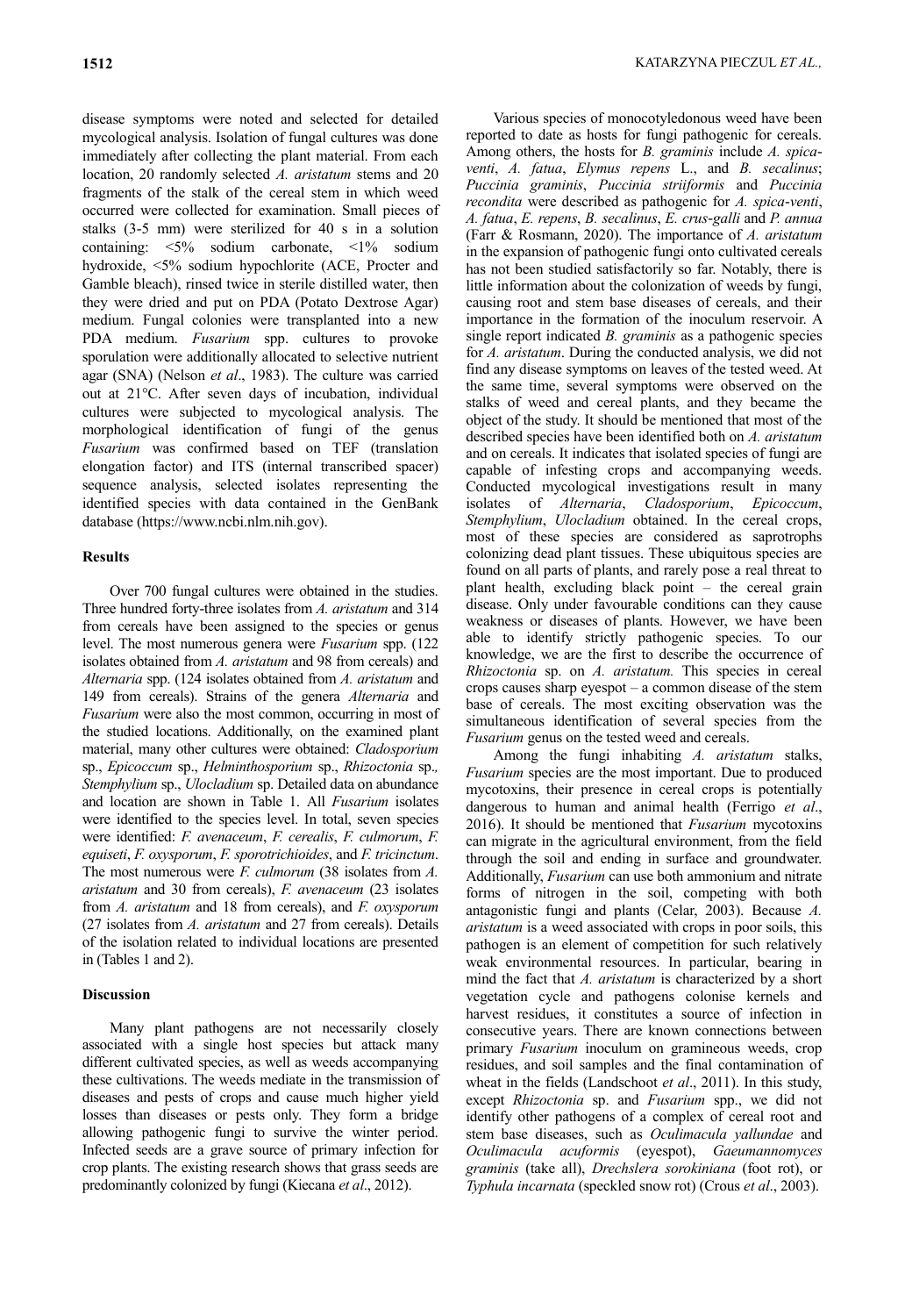|                   |                                               |            |                   | Table 1. Number of isolates of other fungi obtained from Anthoxanthum aristatum and the cereal stem base. |                   |                   |   |                  |                   |                   |                 |          |               |                 |            |                |                               |
|-------------------|-----------------------------------------------|------------|-------------------|-----------------------------------------------------------------------------------------------------------|-------------------|-------------------|---|------------------|-------------------|-------------------|-----------------|----------|---------------|-----------------|------------|----------------|-------------------------------|
|                   |                                               | Location   |                   | Alternaria spp.                                                                                           | usarium spp.      |                   |   | Cladosporium sp. | Epicoccum sp.     |                   | Rhizoctonia     | ę.       |               | Stemphylium sp. |            | Ulocladium sp. | <b>Others</b>                 |
| م.<br>أ           | Z                                             | 덕          | ≺                 | ں                                                                                                         | ⋖                 | ں                 | ⋖ | ں                | ⋖                 | ں                 | ⋖               | $\cup$   | ⋖             | ں               | ⋖          | $\cup$         | ⋖                             |
| $\div$            | 52,093502                                     | 16,033987  | $\omega$          | $\mathbf{\mathcal{L}}$                                                                                    | $\omega$          |                   |   |                  |                   |                   |                 |          |               |                 |            |                | 4<br>७                        |
| $\sim$            | 52,084217                                     | 16,032879  | $\mathbf{\sim}$   | $\epsilon$                                                                                                | $\omega$          | ○                 |   |                  | $\mathbf{\Omega}$ |                   | $\mathbf{\sim}$ |          |               |                 |            |                |                               |
| $\sim$            | 52,079945                                     | 16,035477  |                   | 4                                                                                                         | $\sim$            |                   |   |                  | $\sim$            |                   |                 |          |               |                 |            |                | $\omega$<br>┍                 |
| 4                 | 52,10771                                      | 16,010218  | S                 |                                                                                                           | S                 | ᅿ                 |   | $\mathbf{c}$     | $\mathbf{C}$      | $\sim$            |                 |          |               |                 |            |                | $\epsilon$                    |
| n                 | 52,108196                                     | 16,00902   | 4                 | ₹                                                                                                         |                   | 4                 |   | $\sim$           | ന                 |                   |                 |          |               |                 |            |                | $\infty$                      |
| ق                 | 52,10991                                      | 16,014174  | $\omega$          | ≌                                                                                                         | ৩                 | $\sim$            |   |                  |                   |                   | ᆉ               |          |               |                 |            |                | $\omega$                      |
|                   | 52,12137                                      | 16,010849  | S                 | ₹                                                                                                         | S                 | S                 |   |                  |                   |                   |                 |          |               |                 |            |                | $\epsilon$                    |
| $\infty$          | 52,11318                                      | 16,002283  | $\epsilon$        | ᡋ                                                                                                         | $\omega$          |                   |   |                  | $\sim$            |                   |                 |          |               |                 |            |                | $\mathbf{\sim}$               |
| $\sigma$          | 52,106026                                     | 15,936371  | $\sim$            | $\epsilon$                                                                                                | $\mathbf{C}$      | 5                 |   |                  | ₹                 |                   | $\mathcal{L}$   |          |               |                 |            |                | $\epsilon$                    |
| $\Xi$             | 52,11188                                      | 15,93807   | $\omega$          | $\Xi$                                                                                                     |                   |                   |   |                  |                   |                   |                 |          |               |                 |            |                |                               |
| $\equiv$          | 52,139187                                     | 15,950378  | $\mathbf{\sim}$   | ৩                                                                                                         | 0                 | 7                 |   |                  |                   |                   |                 |          |               |                 |            |                | 4                             |
| $\vec{c}$         | 52,142216                                     | 15,950261  | ≘                 | ↽                                                                                                         |                   |                   |   |                  |                   | $\mathbf{\Omega}$ |                 |          |               |                 |            |                | n<br>७                        |
| $\overline{13}$   | 52,14557                                      | 15,9511364 | $\mathbf{\Omega}$ | 4                                                                                                         | $\mathcal{L}$     | $\mathcal{L}$     |   |                  | ⊾                 |                   | $\mathbf{C}$    | $\omega$ |               |                 |            |                | $\omega$<br>5                 |
| <u>다</u>          | 52,15036                                      | 15,944679  | $\epsilon$        | $\mathbf{\Omega}$                                                                                         | $\mathbf{C}$      |                   |   |                  | $\sim$            |                   | $\sim$          | ന        |               |                 |            |                | n<br>┍                        |
| $15$ .            | 52,131245                                     | 16,020935  | o                 | n                                                                                                         |                   |                   |   |                  | $\sim$            |                   |                 |          |               |                 |            |                | P                             |
| $\overline{6}$    | 52,130054                                     | 16,008512  | 4                 | $\sim$                                                                                                    | 0                 | ≘                 |   |                  |                   |                   |                 |          |               |                 |            |                | n<br>∼                        |
| Ξ.                | 52,140114                                     | 16,06425   | ${}^{\circ}$      | ↽                                                                                                         | $\mathbf{\Omega}$ | $\epsilon$        |   |                  | $\epsilon$        | $\mathbf{\Omega}$ |                 |          |               |                 |            |                | n<br>$\epsilon$               |
| $\overline{18}$   | 52,137554                                     | 16,067932  | S                 | ७                                                                                                         | 4                 | $\epsilon$        |   |                  | $\omega$          |                   |                 |          |               |                 |            |                | ७<br>5                        |
| $\overline{19}$   | 52,130527                                     | 16,074203  | $\omega$          | $\infty$                                                                                                  |                   |                   |   | $\mathcal{L}$    | $\overline{ }$    |                   |                 |          |               |                 |            |                | 4                             |
| 20.               | 52,133553                                     | 16,06343   | S                 | n                                                                                                         | $\omega$          |                   |   |                  | $\mathbf{\Omega}$ |                   |                 |          |               |                 |            |                | ৩                             |
| $\overline{21}$ . | 52,153473                                     | 16,069708  | 4                 | S                                                                                                         | $\sigma$          | ∞                 |   |                  |                   | Ξ                 | $\omega$        |          |               |                 |            |                | $\omega$                      |
| 22.               | 52,17264                                      | 16,065712  | 4                 | $\infty$                                                                                                  |                   |                   |   | $\epsilon$       | $\mathbf{\sim}$   | a a               | $\sim$          |          |               |                 |            |                | n<br>↽                        |
| 23.               | 52,1696                                       | 16,06718   | $\epsilon$        | ∼                                                                                                         | $\overline{ }$    | $\mathbf{\Omega}$ |   | $\sim$           | $\omega$          |                   |                 |          |               |                 |            |                | 5                             |
| $\overline{z}$    | 52,199364                                     | 16,05514   | $\circ$           | S                                                                                                         | $\omega$          |                   |   |                  | $\mathbf{C}$      |                   |                 |          |               |                 |            |                | ७<br>৩                        |
| 25.               | 52,19255                                      | 16,002222  | $\omega$          | n                                                                                                         | $\sim$            |                   |   |                  | $\sim$            |                   |                 |          |               |                 |            |                | ⌒<br>$\sigma$                 |
| 26.               | 52,20743                                      | 15,984972  | $\omega$          | ෑ                                                                                                         | $\omega$          | ⊂                 |   |                  | $\epsilon$        |                   |                 |          | $\mathcal{L}$ |                 |            |                | S                             |
| 27.               | 52,209625                                     | 15,993323  | $\epsilon$        | n                                                                                                         | ≘                 | ₹                 |   |                  |                   |                   |                 |          |               |                 |            |                | $\circ$<br>$\omega$           |
| 28.               | 52,21857                                      | 15,976498  | ∼                 | $\epsilon$                                                                                                |                   | $\sim$            |   |                  | $\sim$            | $\sim$            |                 |          |               |                 |            |                | $\omega$<br>$\mathbf{\Omega}$ |
| 29                | 52,219223                                     | 15,981906  | 4                 | 4                                                                                                         | S                 | S                 |   |                  | 4                 | $\sim$            |                 |          |               |                 |            |                | $\omega$<br>$\sim$            |
| 30.               | 52,223682                                     | 15,980329  | 4                 | $\mathbf{\Omega}$                                                                                         | $\infty$          |                   |   |                  |                   |                   |                 |          |               |                 | $\epsilon$ |                | _ ന<br>S                      |
|                   | Abbreviations: $A - Antboxanthum$ , C- cereal |            |                   |                                                                                                           |                   |                   |   |                  |                   |                   |                 |          |               |                 |            |                |                               |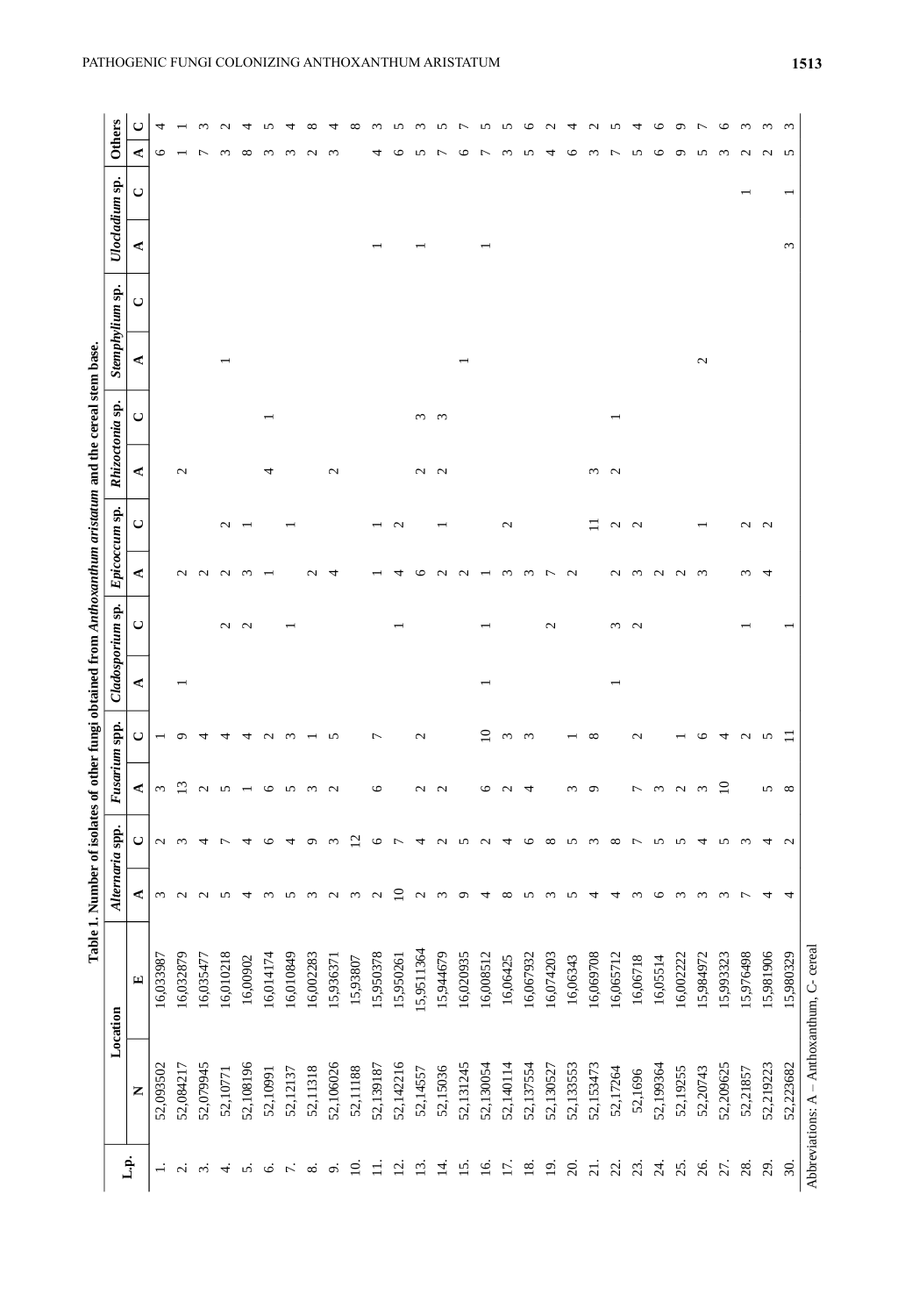|                   |                                               | Table 2. Number of fungal isolates from the genus Fusarium obtained from Anthoxanthum aristatum and the cereal |                          |              |      |                  |               |            |                                    |              |                   |               |              | stem base           |               |   |               |
|-------------------|-----------------------------------------------|----------------------------------------------------------------------------------------------------------------|--------------------------|--------------|------|------------------|---------------|------------|------------------------------------|--------------|-------------------|---------------|--------------|---------------------|---------------|---|---------------|
|                   |                                               | Location                                                                                                       |                          | F. avenaceum | F. a | <b>cuminatum</b> | F. cerealis   |            | F. culmorum                        |              | F. equiseti       |               | F. oxysporum | F. sporotrichioides |               |   | F. tricinctum |
| L.p.              | Z                                             | $\mathbf{E}$                                                                                                   | ⋖                        | $\cup$       | ≺    | $\cup$           | ⋖             | $\cup$     | $\cup$<br>⋖                        | ⋖            | ں                 | ⋖             | $\cup$       | ⋖                   | $\cup$        | ⋖ | $\cup$        |
| $\div$            | 52,093502                                     | 16,033987                                                                                                      | $\omega$                 |              |      |                  |               |            |                                    |              |                   |               |              |                     |               |   |               |
| $\sim$            | 52,084217                                     | 16,032879                                                                                                      | $\overline{\phantom{0}}$ |              | 4    | $\epsilon$       | $\mathcal{L}$ |            | $\mathbf{\sim}$<br>4               |              | $\mathbf{\Omega}$ |               |              |                     |               |   |               |
| $\sim$            | 52,079945                                     | 16,035477                                                                                                      |                          |              |      |                  |               |            | $\omega$<br>$\mathbf{\Omega}$      |              |                   |               |              |                     |               |   |               |
| 4.                | 52,10771                                      | 16,010218                                                                                                      |                          | $\mathbf{C}$ |      |                  |               |            | $\overline{\phantom{0}}$<br>$\sim$ |              |                   | $\mathbf{c}$  |              |                     |               |   |               |
| 5.                | 52,108196                                     | 16,00902                                                                                                       |                          | $\sim$       |      | $\mathcal{L}$    |               |            |                                    |              |                   |               |              |                     |               |   |               |
| Ġ.                | 52,10991                                      | 16,014174                                                                                                      |                          |              |      |                  |               |            | $\mathcal{L}$<br>4                 |              | 2                 |               |              |                     |               |   |               |
| $\mathcal{L}$     | 52,12137                                      | 16,010849                                                                                                      |                          |              |      |                  |               |            |                                    |              |                   | 5             | $\epsilon$   |                     |               |   |               |
| ∞ं                | 52,11318                                      | 16,002283                                                                                                      |                          |              |      |                  |               |            | $\epsilon$                         |              |                   |               |              |                     |               |   |               |
| $\sigma$          | 52,106026                                     | 15,936371                                                                                                      |                          |              |      |                  |               |            | $\mathcal{L}$                      |              |                   | $\mathcal{L}$ | $\omega$     |                     |               |   |               |
| $\overline{10}$   | 52,11188                                      | 15,93807                                                                                                       |                          |              |      |                  |               |            |                                    |              |                   |               |              |                     |               |   |               |
| $\equiv$          | 52,139187                                     | 15,950378                                                                                                      | $\mathcal{L}$            | $\mathbf{C}$ |      |                  |               |            |                                    |              |                   |               |              | 4                   | 5             |   |               |
| $\overline{5}$    | 52,142216                                     | 15,950261                                                                                                      |                          |              |      |                  |               |            |                                    |              |                   |               |              |                     |               |   |               |
| $\overline{13}$ . | 52,14557                                      | 15,9511364                                                                                                     |                          |              |      |                  |               |            |                                    |              |                   | $\mathcal{L}$ | $\mathbf{C}$ |                     |               |   |               |
| 4.                | 52,15036                                      | 15,944679                                                                                                      |                          |              |      |                  |               |            | $\mathcal{L}$                      |              |                   |               |              |                     |               |   |               |
| $\overline{15}$   | 52,131245                                     | 16,020935                                                                                                      |                          |              |      |                  |               |            |                                    |              |                   |               |              |                     |               |   |               |
| <u>َمَا</u>       | 52,130054                                     | 16,008512                                                                                                      |                          |              |      |                  |               |            | $\Xi$<br>3                         |              |                   | 3             |              |                     |               |   |               |
| 17.               | 52,140114                                     | 16,06425                                                                                                       | $\mathcal{L}$            | $\epsilon$   |      |                  |               |            |                                    |              |                   |               |              |                     |               |   |               |
| $\overline{18}$ . | 52,137554                                     | 16,067932                                                                                                      | 4                        | $\omega$     |      |                  |               |            |                                    |              |                   |               |              |                     |               |   |               |
| $\overline{19}$   | 52,130527                                     | 16,074203                                                                                                      |                          |              |      |                  |               |            |                                    |              |                   |               |              |                     |               |   |               |
| 20.               | 52,133553                                     | 16,06343                                                                                                       | $\epsilon$               |              |      |                  |               |            |                                    |              |                   |               |              |                     |               |   |               |
| $\overline{21}$ . | 52,153473                                     | 16,069708                                                                                                      | $\overline{\phantom{0}}$ | $\mathbf{C}$ |      |                  |               | $\epsilon$ | $\epsilon$<br>7                    |              |                   |               |              |                     |               |   |               |
| 22.               | 52,17264                                      | 16,065712                                                                                                      |                          |              |      |                  |               |            |                                    |              |                   |               |              |                     |               |   |               |
| 23.               | 52,1696                                       | 16,06718                                                                                                       |                          |              |      |                  |               |            | 4                                  |              |                   | $\mathbf{C}$  |              |                     |               |   |               |
| $\overline{24}$ . | 52,199364                                     | 16,05514                                                                                                       | $\mathcal{L}$            |              |      |                  |               |            |                                    |              |                   |               |              |                     |               |   |               |
| 25.               | 52,19255                                      | 16,002222                                                                                                      |                          |              |      |                  |               |            |                                    | $\mathbf{C}$ |                   |               |              |                     |               |   |               |
| 26.               | 52,20743                                      | 15,984972                                                                                                      |                          |              |      |                  |               |            |                                    |              |                   | $\epsilon$    | $\epsilon$   |                     | $\mathbf{C}$  |   |               |
| 27.               | 52,209625                                     | 15,993323                                                                                                      |                          |              | 4    |                  |               |            | 4<br>4                             |              |                   |               |              |                     |               |   |               |
| 28.               | 52,21857                                      | 15,976498                                                                                                      |                          |              |      |                  |               |            |                                    |              |                   |               |              |                     | $\mathcal{L}$ |   |               |
| 29.               | 52,219223                                     | 15,981906                                                                                                      | $\mathcal{L}$            |              |      |                  |               |            |                                    |              |                   | $\omega$      | 5            |                     |               |   |               |
| 30.               | 52,223682                                     | 15,980329                                                                                                      |                          |              |      |                  |               |            | $\mathbf{C}$<br>$\omega$           |              |                   | 5             | $\circ$      |                     |               |   |               |
|                   | Abbreviations: $A - Antboxanthum$ , C- cereal |                                                                                                                |                          |              |      |                  |               |            |                                    |              |                   |               |              |                     |               |   |               |